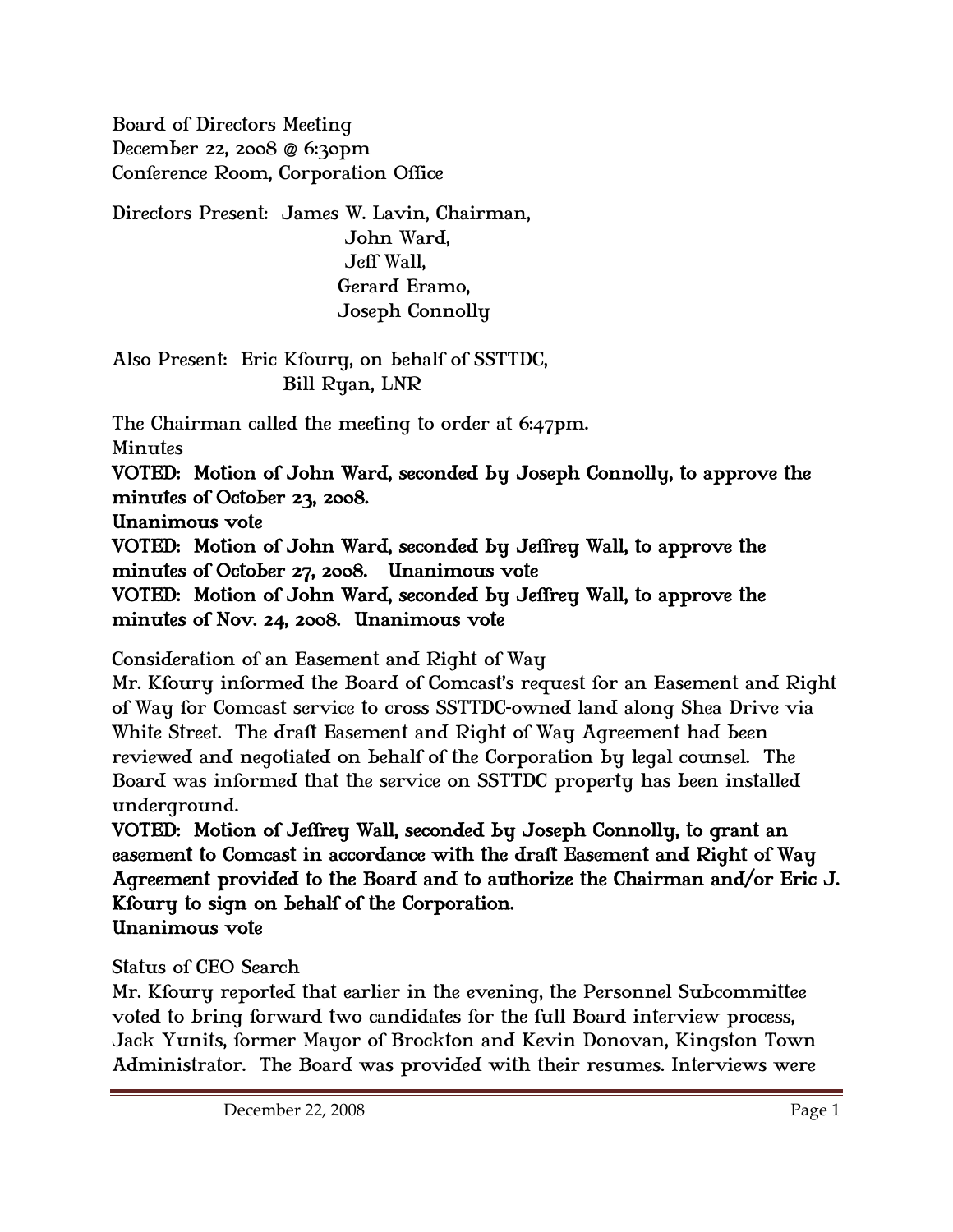scheduled for the next Board meeting. Discussion ensued on the process of offering the CEO position to a candidate including negotiating and approving an employment agreement. Mr. Kfoury was directed to draft a job description outline for CEO and COO/Treasurer, the second hiring to the executive team, and distribute it to the Board for their review.

## Executive Director Update

Mr. Kfoury updated the Board on the EDC Purchase & Sales Agreement, nearing completion. Closing date is March 31, 2009.

The East/West Parkway final RFP went out to the three prequalified bidders and responses were due back on Jan. 19, 2009. The Selection Committee would conduct a technical review and submit a recommendation to the Board for the preferred bidder by early March. It was noted that approving the Parkway Contract required State Financing to be in place.

The Board was updated on the Governor's stimulus program and the ranking of the SouthField Parkway and Water Reclamation projects. Discussion ensued on short term borrowing for the EDC transaction and submitting more detail on SouthField shovel ready projects to State and Federal agencies within the next ten days. Congressman Delahunt attended a meeting with Governor Patrick and commented upon the fact that the SouthField project was a perfect platform for a stimulus advance.

Mr. Kfoury noted that SSTTDC consultant, Mark Abrahams was working with Mass Dept. of Revenue to streamline the Tax Plan. A draft, for Board review, was pending. The Board was informed that DOR approval of the Tax Plan would occur in time to set a FY09 tax rate. The Board agreed the Tax Plan must be approved by March 2009.

The Board was informed of a public hearing to be published in two editions of the Ledger for the authority to set fees for water taps and sewer connections in the General Municipal Codes, and that the Navy agreed to extend the Interim Master Lease to March 2009.

Discussion ensued on a plan to provide municipal services (Police, Fire, EMT and DPW) to the residents of SouthField. The Board agreed to form a subcommittee to coordinate contracted municipal services with projected development. The Committee will meet with the Towns to determine their capacity to provide services. Mr. Kfoury recommended a Director, the SSTTDC Facilities Administrator and a rep from LNR to the committee. Mr. Connolly